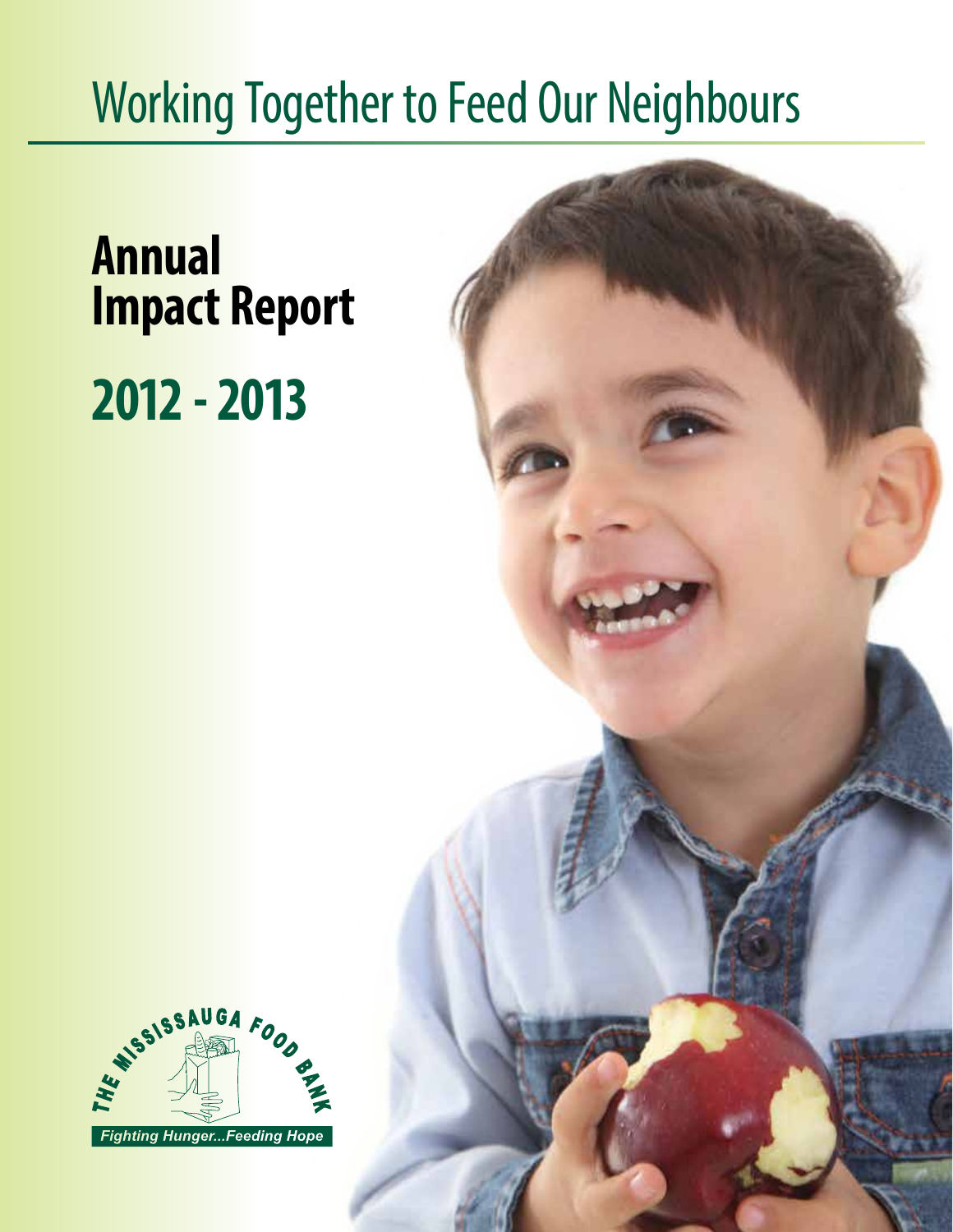## From the Executive Director

Dear Friend of The Mississauga Food Bank,

On one of my recent visits to our member agencies, I had a chance to talk with Sherry. A single parent with 3 kids, Sherry works two jobs to make ends meet, and relies on family and neighbours for free childcare. But with her rent taking up almost all of her monthly income, she has a hard time making ends meet. So she visits the neighbourhood food bank once a month to help make her meagre income last as long as possible. She told me how much she appreciates the support she receives, and how she knows she couldn't make it without the extra help.

I sincerely thank you for joining with us in providing food each month to families like Sherry's.



As we shared in The Face of Hunger 2013, our first report profiling hunger in Mississauga, people are going hungry right here in our community. With about 17% of Mississauga's population living in poverty, you likely know someone who has been affected by hunger – maybe a friend, a neighbour or the person working at your favourite store.

### Hunger is a hidden problem in Mississauga, but it's very much here.

Through our network of member agencies across Mississauga, we distributed enough food for almost 2.8 million meals last year. Whether it's through a before-school breakfast club, a youth drop-in centre or a seniors' hot meal program, we are serving our clients where they live, trying to lighten their burden of a life in poverty. None of this would be possible without your help!

You enabled us to distribute 1.45 million pounds of food last year. However, it is becoming more difficult to obtain food donations from traditional sources, and we must use new methods to obtain the necessary amounts and types of food. The Board of Directors and staff have made **sourcing and distributing more nutritious food** our highest priority.

This will benefit our growing number of member agencies – and the clients they serve – with an increased volume of wholesome and nutritious food. We trust this will increase the overall health and well-being of those living in poverty across Mississauga.

Thank you again for your support, and I look forward to another year of working together for a Mississauga where no one goes hungry.

Sincerely,

Alflatch

Chris Hatch Executive Director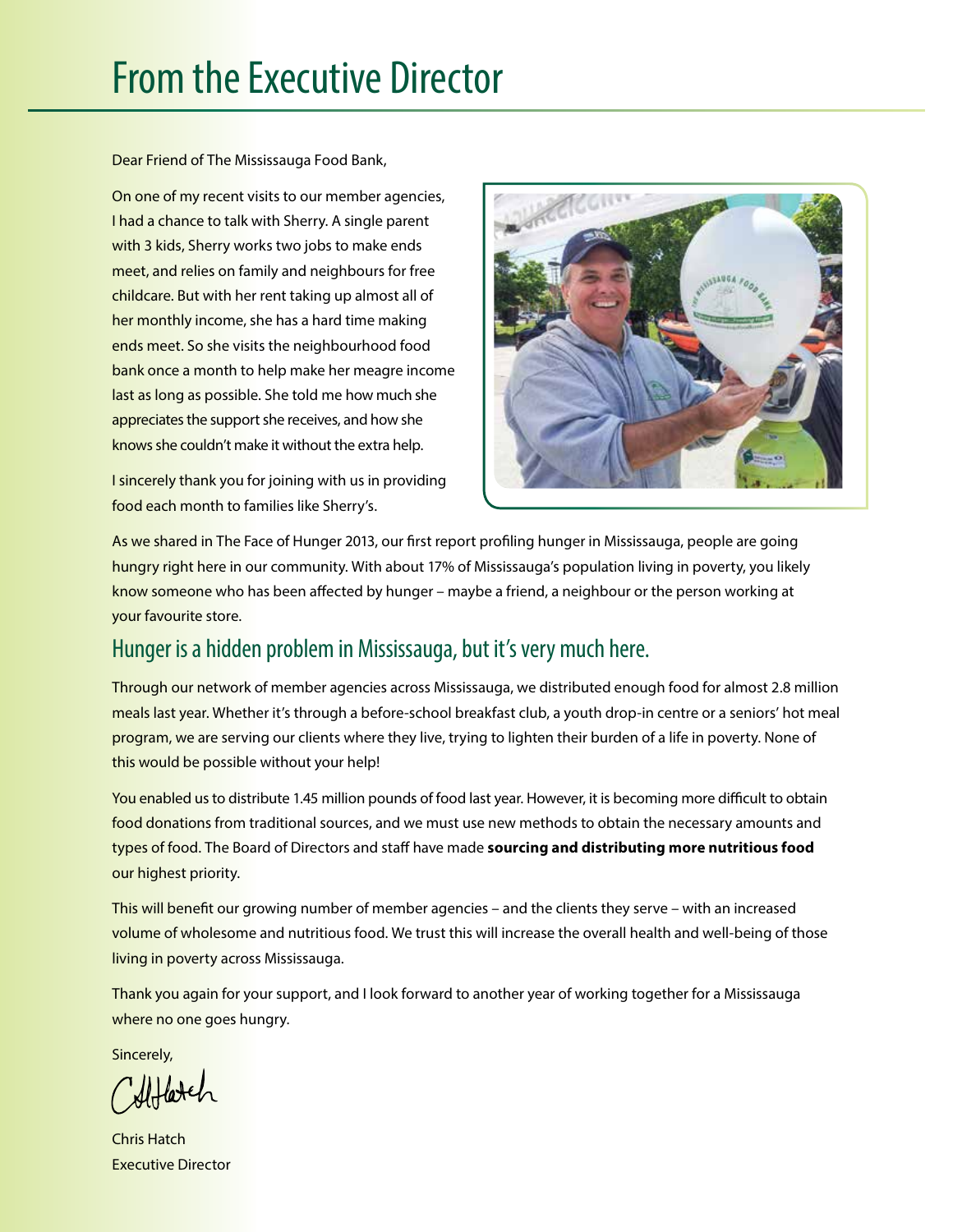# 2012-2013 Statistics



# 2012-2013 Financial Overview

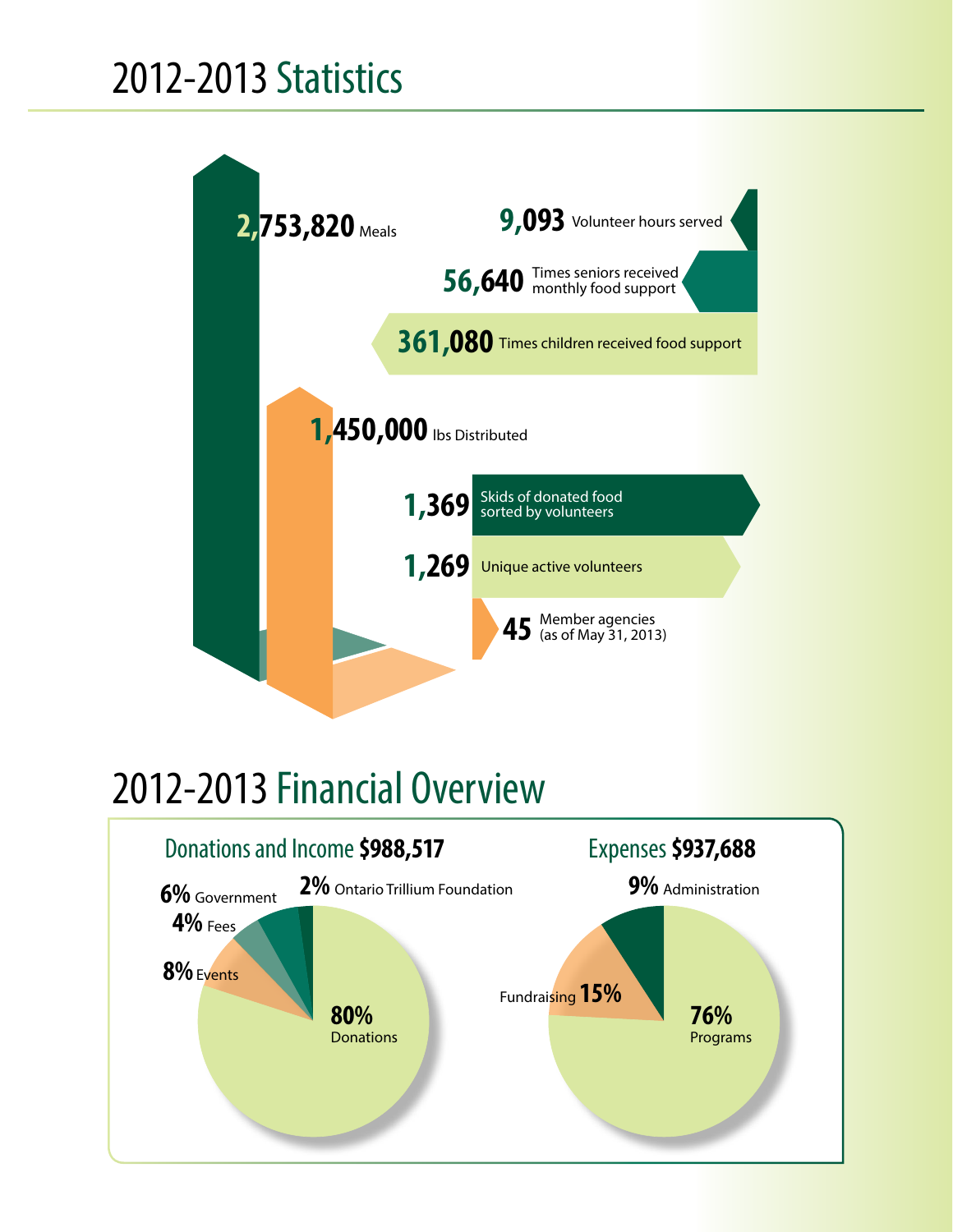## Your support at work

It's your support that helped The Mississauga Food Bank become better equipped than ever to meet the needs of those who are hungry in our city. These are some of the changes and developments that we have made to ensure we can get food to those who are hungry as efficiently as possible.



#### **Installation of a Warehouse Management System:**

This computerized barcoding inventory system was installed in March 2013, allowing us to track our food supply, predict food shortages, pick agency orders faster, and make more informed management decisions. These efficiencies **make sure that food gets from donors to hungry families as quickly as possible**, and that we can ensure the food is safe when it gets there.

**Increased number of member agencies (34** ➞ **45)** Placed in neighbourhoods across the city where need is greatest, member agencies provide our hungry neighbours with access to emergency food. Your support **enabled us partner with Laugh, Learn and Play, an after-school program** that teaches healthy cooking and provides nutritious afternoon snacks.





**Implemented Volunteer Matrix and increased volunteer registrations.** It would be impossible to feed Mississauga's hungry without the support of the thousands of dedicated volunteers who help in the warehouse, at food drives and at events. Volunteer Matrix is an online calendar and registration program that allows volunteers to manage their own schedules and **makes it easier for them to sign up to help feed their neighbours.**

**Mississauga gave more than ever in the 2012 Thanksgiving Drive:** This annual drive is the largest campaign of the year, and in 2012, the generosity exceeded all previous years. You joined with other members of our community to donate 85,000 pounds of food and \$65,634. It's only **thanks to support like this that we can keep food on the shelves** to cover the low season and meet the ever increasing needs of Mississauga's hungry.

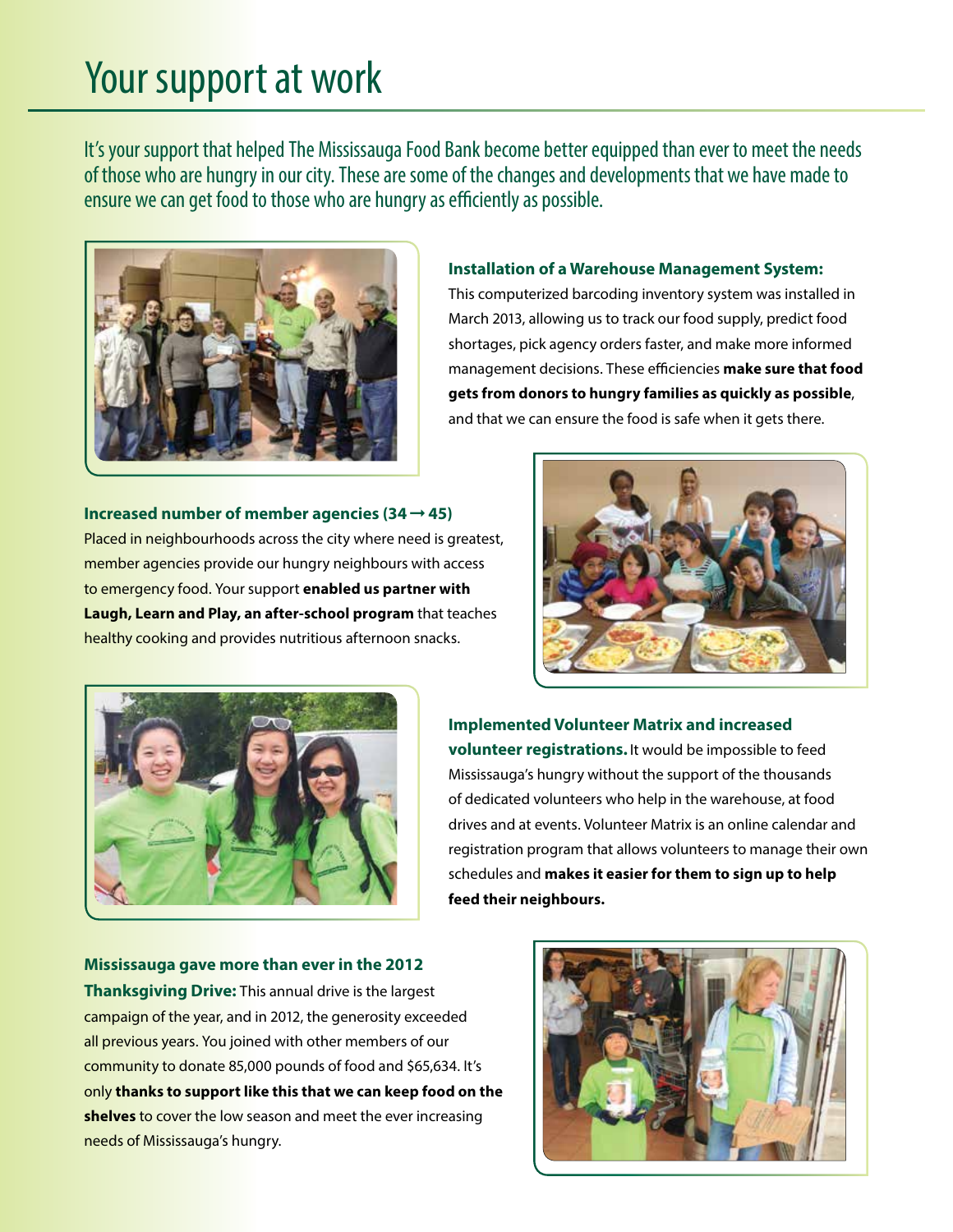# Member Agencies

### The following is a list of our member agencies that were a part of our network in 2012-2013. We provided food for 2.8 million meals last year through these agencies.

These agencies are led by staff and volunteers who provide a variety of services, such as:

- Providing 7-10 days' of wholesome food for families once per month
- Sheltering women and their families from violence
- Teaching young moms how to cook nutritious meals
- After-school drop-in programs for at-risk youth
- Providing healthy breakfasts to kids before school
- Settlement support and ESL for newcomers to Canada
- Social interaction and conversation for vulnerable seniors
- A holiday breakfast and visit with Santa for low-income children

#### **Snack/Drop-In/Event Programs:**

- Active Coptic Seniors
- Breakfast with Santa
- Canadian Coptic Children's Program
- Erin Mills Youth Centre
- Interim Place
- Lakeshore Corridor Community Team
- Laugh, Learn and Play
- Malton Neighbourhood Services After School Program
- Our Place Peel
- Peel Multicultural Council
- Polycultural Immigration and Community Services
- Reachout Committee
- Square One Older Adult Centre
- The Dam Meadowvale
- Vita Centre
- Women Centre of Peel

#### **Breakfast Clubs:**

- Acorn Place Centre
- Blessed John XXIII School
- Breakfast with Santa Summer Program
- Fairview Public School
- Glenhaven Senior Public School
- Hillside Middle School
- Mahogany Place School
- Pathways Arbour Mills
- Pathways Forestridge
- Phillip Pocock Secondary School
- Rick Hanson Secondary School
- Ridgewood Public School
- United Achievers Group

#### **Neighbourhood Food Banks:**

- The Compass Market Food Bank
- Eden Community Food Bank Battleford
- Eden Community Food Bank Unity
- Malton Food Bank
- Seva Food Bank
- St. Mary's Food Bank Coopers
- St. Mary's Food Bank Dundas

#### **Pantries/Meal Programs:**

- ICNA Relief Canada
- Malton Neighbourhood Services
- Salvation Army Cawthra
- New Life Covenant
- St John of the Cross
- St Joseph Community Kitchen
- St Mary Star of the Sea Community Meals
- Touché Empowerment Services
- UTM Student Union Food Bank

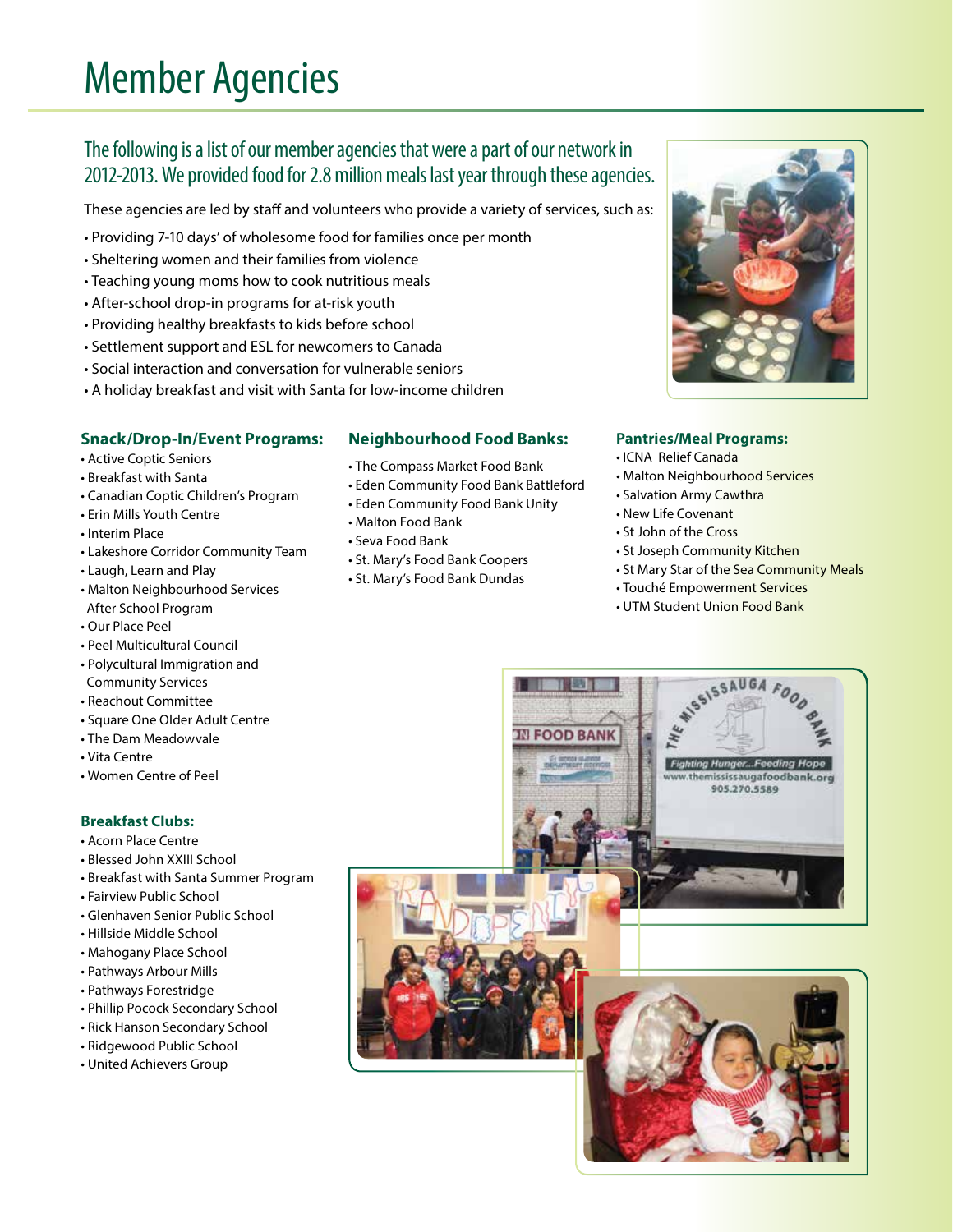We would like to thank the many individuals and organizations for their commitment to feeding our hungry neighbours this year! The following is a list of those whose contributions totalled over \$1,000 in the 2012-2013 fiscal year.

#### **\$25,000+**

### **F** Region of Peel Wonking fon you



### Tim Hortons.



#### **\$10,000+**

- Kellogg Canada
- Maxxam Analytics
- Mississauga Honda
- Newman's Own Foundation
- OPP Auxiliary Port Credit
- Primerica Financial Services Canada
- Purolator Canada

#### **\$5,000+**

- Chugh Medicine Professional Corp
- Dixie Outlet Mall
- Frank Fowler Foundation
- H&R Property Management
- HB Group Insurance Management
- Masjid Al-Farooq
- Nissan Canada
- RBC Foundation
- Remax Promotions
- RMP Athleticlocker
- Rotary Club of Mississauga West
- Seeker's Hub
- Toronto Theosophical Society

#### **\$2,500+**

- Christmas & Winter Association
- Fedex Freight Canada
- GE Commercial
- Heidi Bischof
- Lifehouse Church
- Porsche Cars Canada
- The Bargain! Shop Holdings
- Xtreme Tire Garage

#### **\$1,000+**

- 3M Canada
- Acosta Canada
- Adult Education Centre South Campus
- Affiliated Distributors
- Alan Trim
- Alison Arnot
- Allen Tower
- Anne Leblanc
- Bayshore Home Health • BDO Canada
- Bhupinder Grewal
- Brian Green
- Brunel Holdings
- Carolyn Parrish
- Charity Intelligence Canada
- Chartwell Master Care
- Christopher Hart
- Christopher Hatch
- Coloplast Canada
- ConAgra Foods
- CTS of Canada
- CYC Communications
- Daimler Trucks North America
- DataScan
- David Hoey
- Dr. Stanwick Lam Watt
- Duncan Graham
- E.D. Smith Foods
- Eaton Yale Company
- Elizabeth and Gary Ward



- EllisDon Corporation
- Enbridge Pipelines
- Escort Manufacturing
- Eva Faryna
- First Data
- Fram Building Group
- GE Capital Solutions
- General Mills Canada
- George Carlson
- George Szewchuk
- GfK Research Dynamics
- Glenn and Ruth Bragonier
- Harpell Associates Inc
- Ingram Micro Associate Charity Fund
- Ingredion Canada



- J Anthony Manatersky
- James Evans
- Jerry Hopwood
- Johnvince Foods
- Kelley Macklaier
- Ken Dinshaw
- Kiwanis Club Mississauga South
- Ledcor Construction
- Longo's Family Charitable Foundation
- Maged Sidhom
- Mastermind LP
- Michael Spaziani Architect
- Michael's Back Door Restaurant
- Mississauga Streetsville Conservative

• Retired Women Teachers of Ontario

 Riding Association • Musket Transport

• Nancy Creede • Nancy Sprott • Navdeep Bains • Nestle Canada • Osram Sylvania Ltd • P.R. Knubley • Peller Estates Winery • PepsiCo Foods • Philip Mostowich • Pizza Pizza

• Richard Choi • Rita Bloem • Roy Pullen • Salim Naqvi • Scotts Canada • Sobeys Inc

• Uponor • W.V. Wilkinson • Wes Scott • Wilson Chiu

Services

• St. Mary's Food Bank • Steelworkers Humanity Fund • Sureway International • TD Bank – Creekside • Terrance Murphy • Total Power

• The Pampered Chef Canada • Trinity Development Group

• WM Petrie and Sons Contracting • Workplace Safety and Prevention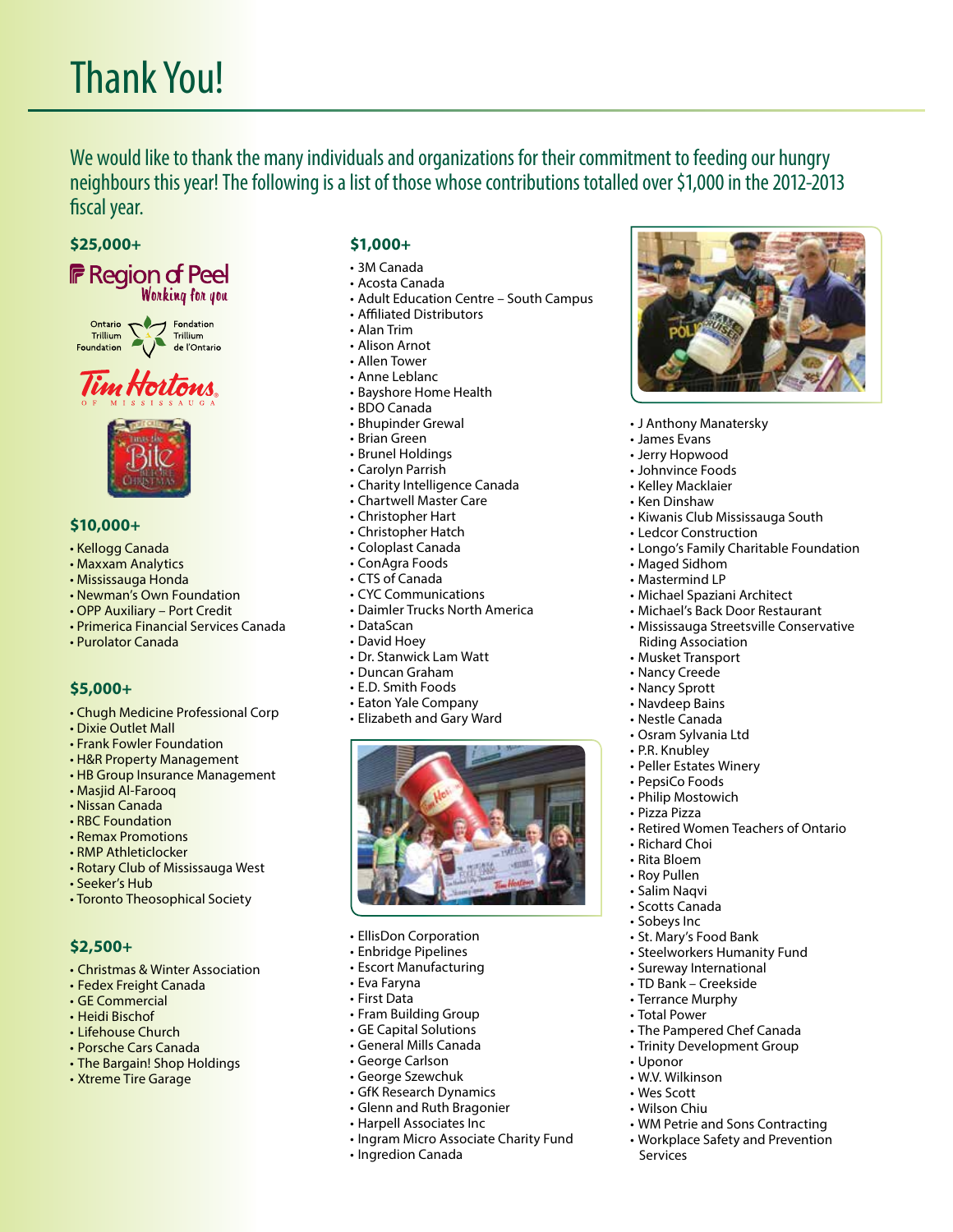The following is a list of the top food donors (in pounds) who gave during the 2012-2013 fiscal year.

### **Top 5 Corporate Food Donors**

| <b>Sobeys Distribution Centre:</b> | 111,647 |
|------------------------------------|---------|
| Simple Produce:                    | 14,456  |
| Hershey Canada:                    | 9.299   |
| ConAgra Foods Canada:              | 3,451   |
| PepsiCo Canada:                    | 2.790   |

#### **Top 5 Food Drives**

| <b>OPP Auxiliary Port Credit:</b> | 46,946 |
|-----------------------------------|--------|
| Spring H.O.P.E.:                  | 21,210 |
| Sant Nirankari Mission Canada:    | 18,603 |
| Purolator Canada:                 | 8,685  |
| 'Twas the Bite Before Christmas:  | 7.748  |

#### **Top 5 Public Collectors**

| Mississauga Fire Stations: | 101,851 |
|----------------------------|---------|
| Metro:                     | 29,930  |
| No Frills:                 | 25,841  |
| Loblaw:                    | 25,673  |
| Walmart:                   | 22,998  |





# Food Sources